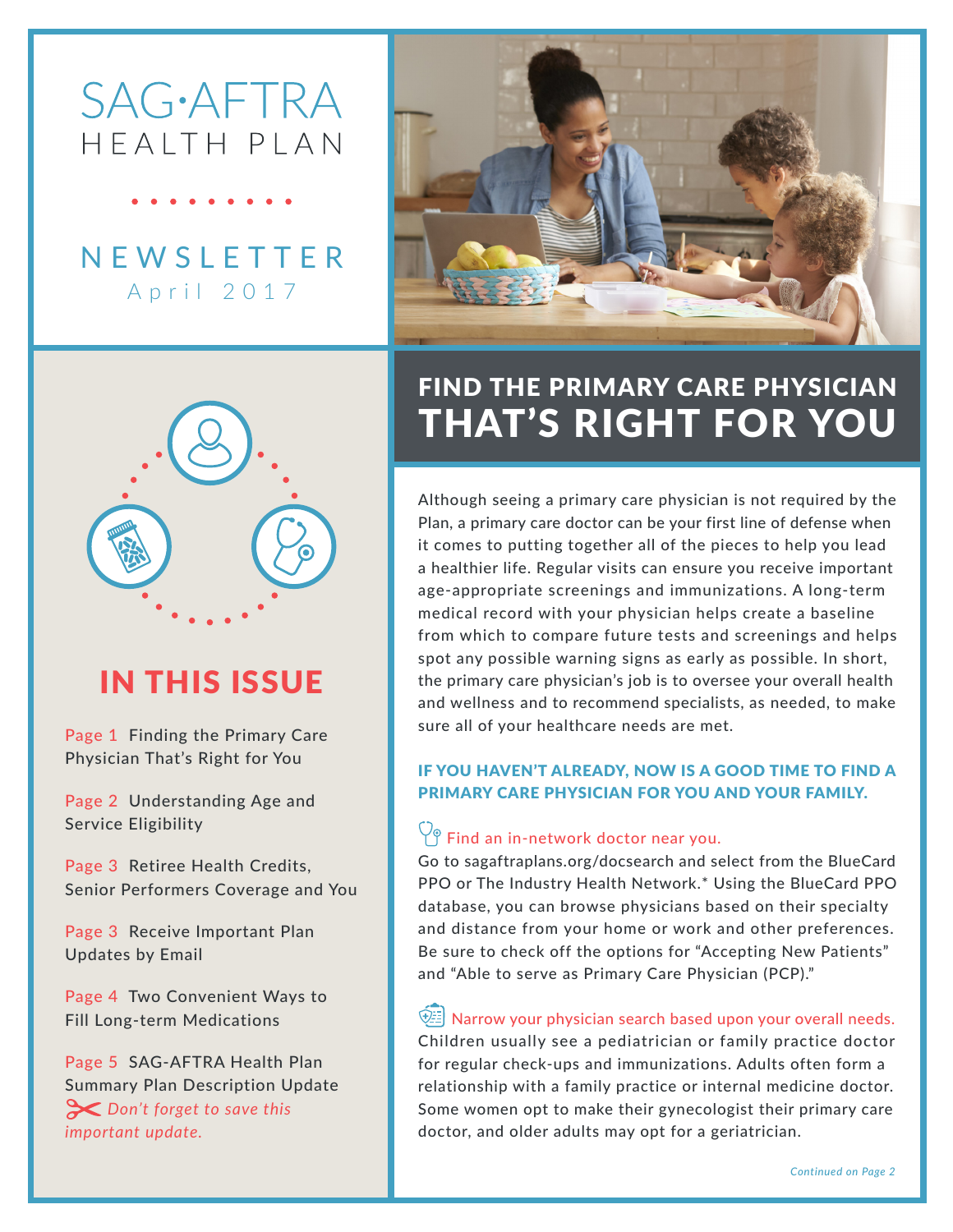#### *...continued from Page 1*

 $\forall$  Think about your specific needs and wellness goals. Are things like gender, extended hours or affiliation with a particular hospital important to you? You may also want to consider things like the doctor's treatment philosophies and the types of tests and procedures the doctor can accommodate in their office. Some doctors provide routine lab tests and X-rays in the office, while others require you to use an offsite facility. Some of this information can be searched in the BlueCard PPO directory if you click on "show more options" on the main search page. You may also wish to visit the doctor's website or call their office for answers to your questions.

 $\left| \bullet \right|$  Turn to those you trust. Once you've narrowed down your search, talk to friends and family about their personal recommendations. If you are switching doctors because you've moved or changed plans, consider asking your current primary care doctor or specialists for their recommendations.

 $\equiv$  Prepare for your first appointment. When making your first appointment with a new primary care physician, be sure to ask if there is any new-patient paperwork you need to fill out and verify that the doctor is still taking new patients in our network. It is also a good idea to write down your medical history, including information on past illnesses and surgeries, prescriptions and overthe-counter medications or supplements you take and any current or recent medical concerns you've experienced.

*\*The Industry Health Network is only available in Southern California.*

## UNDERSTANDING AGE AND SERVICE **ELIGIBILITY**



Worried about not meeting the required covered earnings or alternative days eligibility requirements during your base earnings period? Some participants may qualify for Plan II coverage under the age and service eligibility rule. To qualify under the age and service eligibility rule, you must meet each of the following criteria:

- Be at least age 40 on the first day of your benefit period,
- Have at least 10 age and service credits, and
- Earn at least \$11,600 in covered earnings during your base earnings period. (For eligibility beginning on or after January 1, 2018, you must earn at least \$13,000 in covered earnings during your base earnings period.)\*

### Earning Age and Service Credits

Each year of earned eligibility under the SAG-Producers Health Plan prior to January 1, 2017, including those years for which a participant chose not to enroll in coverage, is counted as an age and service credit.\*\* For eligibility beginning on or after January 1, 2017, in order to earn an age and service credit, you must have \$17,000 in covered earnings (see below) during your base earnings period or qualify for alternative days eligibility during your base earnings period, even if you opt not to enroll in coverage.

### Types of Earnings Considered for Age and Service Credits

Covered earnings from employment under the following SAG-AFTRA Collective Bargaining Agreements may be used to satisfy the age and service covered earnings requirement and to earn an age and service credit on or after January 1, 2017:

- $\checkmark$  Codified Basic (Theatrical)  $\checkmark$  Television Programming (Network, Cable, Made for
- $\checkmark$  New Media
- $\checkmark$  Interactive Media
	- $\checkmark$  Corporate/Educational
- Video, Animation, Exhibit A)  $\sqrt{\phantom{a}}$  Music Videos Agreement
- $\checkmark$  Television Commercials
- $\checkmark$  Infomercials
- Television Network Code *(Front-of-the-book)*
- New Media Network Code *(Front-of-the-book)*
- *Learn more about age and service eligibility, age and service credits or alternative days eligibility at sagaftraplans.org/health.*
- *\*Earned eligibility based on the age and service eligibility rule is not available to employees of a radio, television station, or network, or to staff employees.*

*\*\*No years of eligibility under the AFTRA Health Plan earned prior to January 1, 2017 will be counted as an age and service credit.*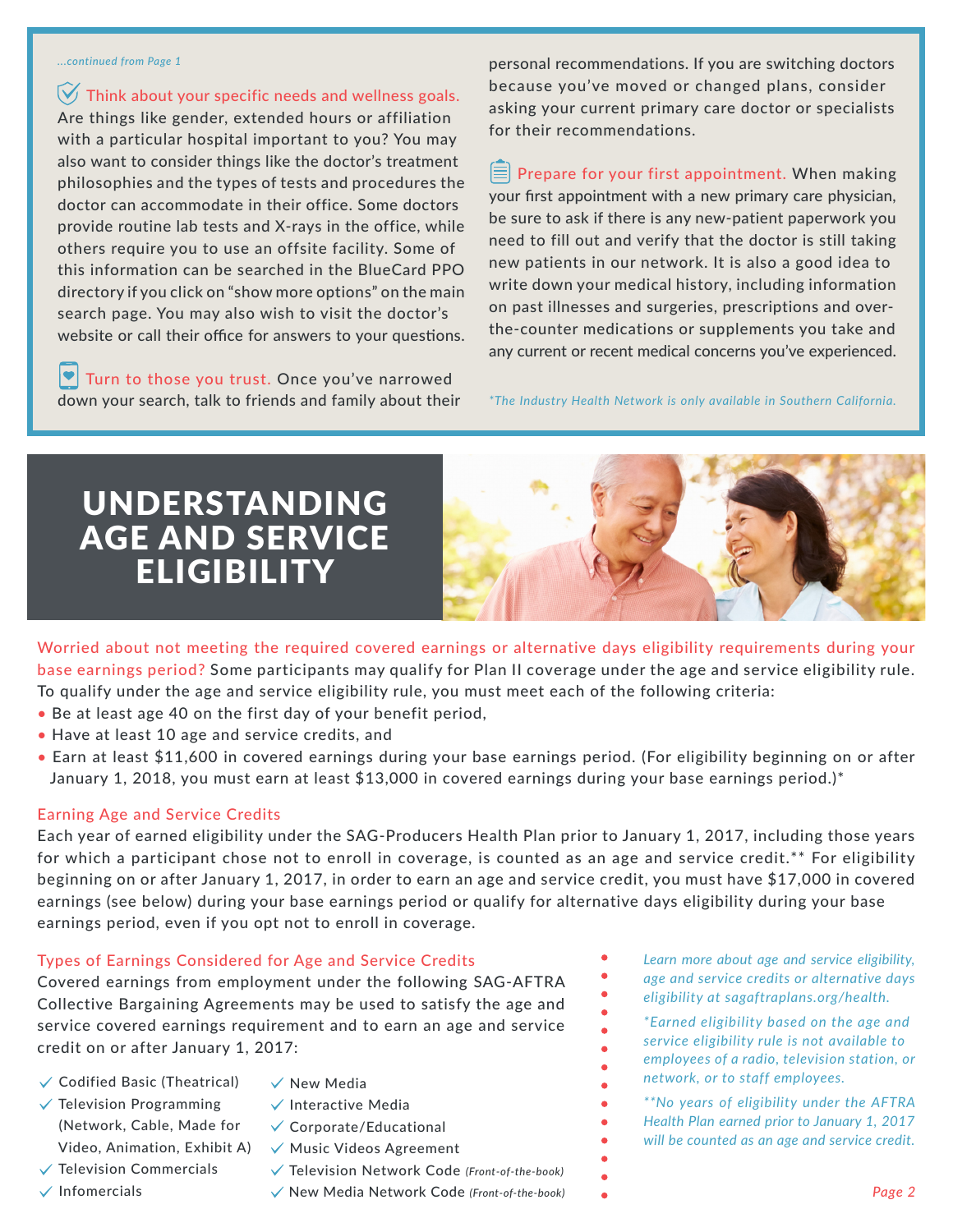### RETIREE HEALTH CREDITS, SENIOR PERFORMERS COVERAGE AND YOU: WHAT YOU NEED TO KNOW NOW FOR YOUR FUTURE.

As a SAG-AFTRA Health Plan participant, you may qualify for senior performers coverage when you retire based upon your age and the number of retiree health credits you've earned. Senior performer benefits are the same as those provided to participants with earned eligibility under Plan I, except that the life insurance benefit is \$5,000 (instead of \$10,000) and there is no accidental death and dismemberment benefit.

What is a retiree health credit? A retiree health credit is credit toward eligibility for future senior performers coverage. Credits are earned through covered employment during a calendar year. Prior to 2017, the AFTRA Health Plan and the SAG-Producers Health Plan had different rules for earning a retiree credit.

- SAG participants earned pension credits under the SAG-Producers Pension Plan.
- AFTRA participants earned qualifying health years under the AFTRA Health Plan.

### HOW ARE RETIREE HEALTH CREDITS CALCULATED FOR SAG AND AFTRA WORK PRIOR TO 2017?

| <b>STEP 1</b><br>Look at the total SAG pension<br>credits and AFTRA qualifying<br>years earned during your career.<br>We take the greater of the two<br>totals to determine your base plan. |      | <b>STEP 2</b><br>Count any of the years in<br>the other plan that do not<br>overlap with the base plan<br>years from 2009 to 2016. |      |      |      | STEP <sub>3</sub><br>Add the base plan years to<br>the years that did not overlap<br>to get the total retiree health<br>credits. In the example below<br>$6 + 2 = 8$ . |      |      |      |      |              |
|---------------------------------------------------------------------------------------------------------------------------------------------------------------------------------------------|------|------------------------------------------------------------------------------------------------------------------------------------|------|------|------|------------------------------------------------------------------------------------------------------------------------------------------------------------------------|------|------|------|------|--------------|
|                                                                                                                                                                                             | 2007 | 2008                                                                                                                               | 2009 | 2010 | 2011 | 2012                                                                                                                                                                   | 2013 | 2014 | 2015 | 2016 | <b>TOTAL</b> |
| <b>SAG</b><br><b>PENSION</b><br><b>CREDITS</b>                                                                                                                                              |      |                                                                                                                                    |      |      |      |                                                                                                                                                                        |      |      |      |      |              |
| <b>AFTRA</b><br><b>OUALIFYING</b><br><b>YEARS</b>                                                                                                                                           |      |                                                                                                                                    |      |      |      |                                                                                                                                                                        |      |      |      |      |              |

How do I earn retiree health credits now and in the future? As you meet earnings requirements throughout your career, you may continue to earn retiree health credits. As of January 1, 2017, if you earn at least \$22,000 in covered earnings during a calendar year, you earn a retiree health credit for that year. Starting January 1, 2018, and on January 1 of every year after through 2022, the covered earnings threshold to earn a retiree health credit is scheduled to go up by \$1,000.

### *Learn more about retiree health credits and senior performers coverage at sagaftraplans.org/seniorperformers.*



Did you know you can receive communications like notices of benefit changes, explanations of benefits, newsletters and more via email? Receiving correspondence from the Plan directly to your inbox and in our secure message center greatly decreases the risks of loss and identity theft. Because your emails are stored in your Benefits Manager, you will always have easy access to your Plan information.

Log in to your Benefits Manager at https://my.sagaftraplans.org/health to update your email preferences today. *Page 3*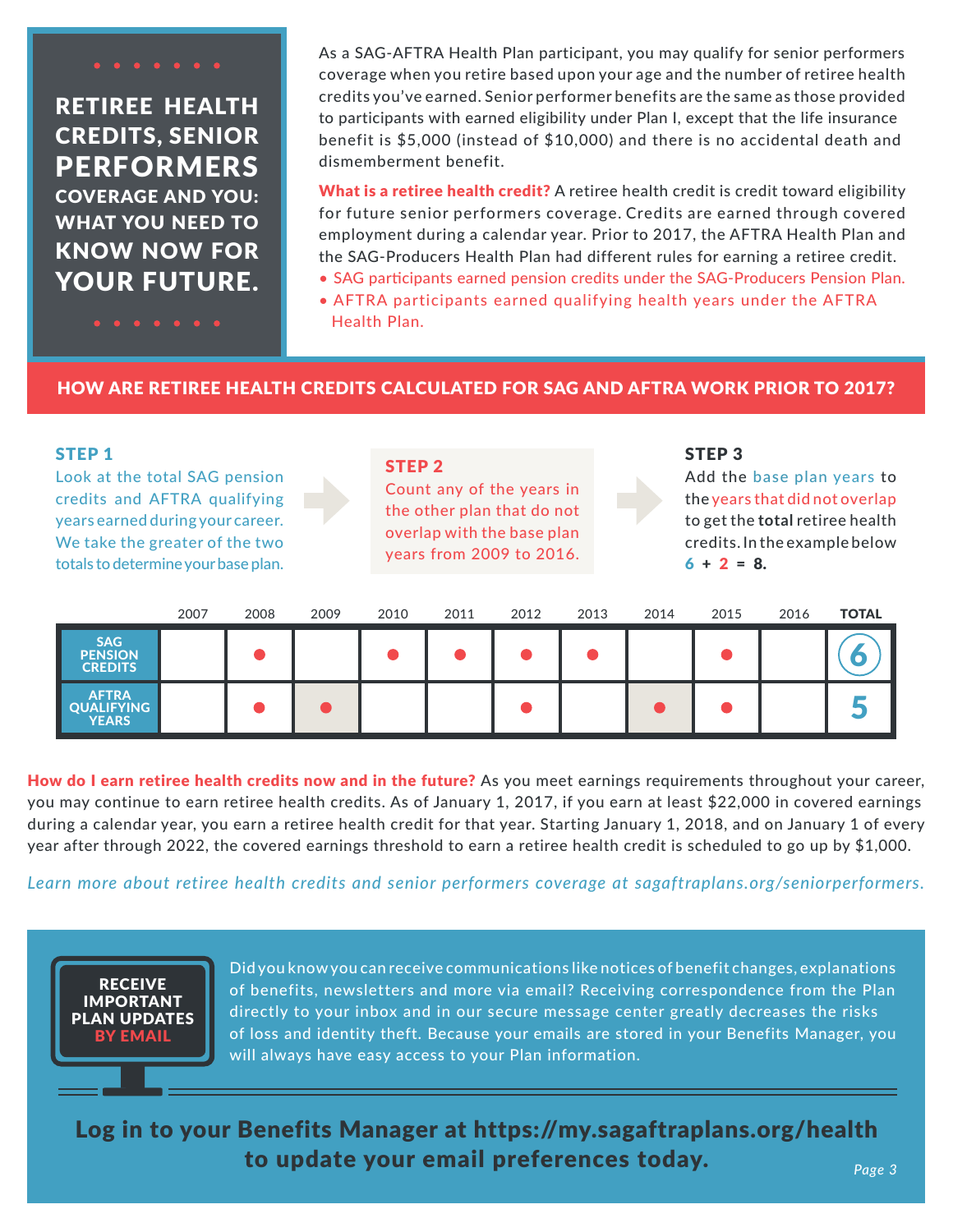# THE CHOICE IS YOURS: TWO CONVENIENT WAYS TO FILL YOUR LONG-TERM MEDICATIONS

Starting May 15, 2017, Plan participants will have two convenient ways to get their long-term prescriptions: through the Express Scripts home delivery pharmacy, or in-person at a participating Walgreens Network pharmacy.

### 1 EXPRESS SCRIPTS 2 HOME DELIVERY PHARMACY

The Express Scripts home delivery pharmacy delivers your medications directly to your door every 90 days. Fewer refills results in fewer copays, which means many participants pay less over the course of a year.

### SETTING UP EXPRESS SCRIPTS HOME DELIVERY IS FAST AND EASY.



1. Register online at express-scripts.com/90day, download the Express Scripts mobile app, or call Express Scripts customer service at (800) 903-4728.

2. When you are prescribed a new long-term medication, ask your doctor for two prescriptions: the first for a 30-day supply to be filled at a retail pharmacy and the second for up to a 90-day supply to be filled through the home delivery pharmacy.

3. With your Express Scripts ID number, ask your doctor to submit your prescription to Express Scripts via E-Prescribing or fax. You can submit your prescription yourself online at express-scripts.com/90 or by mail by requesting an order form from Express Scripts at (800) 903-4728.

### SMART90 WALGREENS NETWORK PHARMACY

Beginning May 15, 2017, Plan participants can fill long-term prescriptions at one of more than 8,000 participating pharmacies nationwide, including Walgreens, Duane Reade and Happy Harry's. The Express Scripts Smart90 Walgreens Network benefit offers the same copay and 90-day supply of medication as home delivery.

### SETTING UP YOUR LONG-TERM MEDICATIONS WITH THE SMART90 WALGREENS NETWORK WILL BE EASY.

1. To find a Walgreens network pharmacy, log in at express-scripts.com/90day, select "Manage Prescriptions," and look for the link directing you to the network.

2. Ask your doctor to submit an electronic 90-day prescription plus refills via E-Prescribing or fax to your preferred Walgreens Network pharmacy. If you are switching from the Express Scripts home delivery pharmacy, you will also need a new 90-day prescription with refills sent to your participating Walgreens.

3. Your prescriptions will automatically be refilled and ready for pick up every 90 days.



For more information about this benefit, call the Express Scripts Smart90 Walgreens Network customer service line at (866) 890-1419 or log in at express-scripts.com/90day to find your nearest Walgreens Network pharmacy.

More information about the Plan's prescription drug benefit is available on pages 73-80 of the Summary Plan Description, available at sagaftraplans.org/health.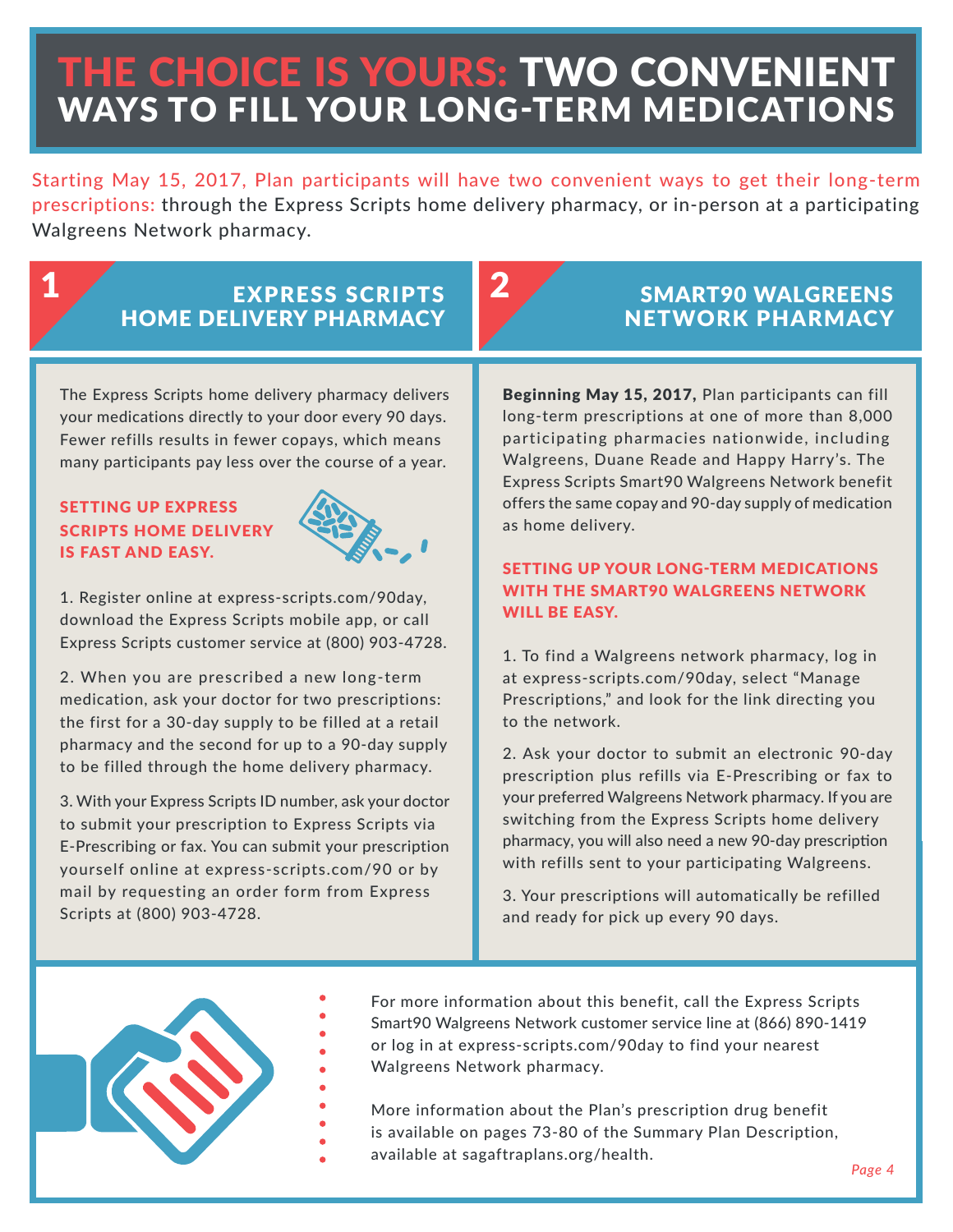Sessional Covered Earnings from employment under the Codified Basic (Theatrical) Agreement, Television Programming Agreement, Television Commercials Agreement, Infomercials Agreement, New Media Agreement, Interactive Media Agreement, Corporate/ Educational Agreement, Music Videos Agreement, Television Network Code and New Media Network Code (as set forth in the table on the following page) may be used to satisfy the Eligibility Days requirement for Alternative Days eligibility.

Sessional Covered Earnings from employment under the Sound Recordings Code, the Audiobooks Agreement, the Commercial Radio Broadcasting Agreement, the Radio Commercials Agreement, any Regional or Local AFTRA (or SAG-AFTRA) code for Television or Radio Broadcasting or any other AFTRA or SAG-AFTRA Collective Bargaining Agreement side letter or other agreement requiring contributions to be made to the AFTRA Health Plan or to this Plan (with the exception of those identified as counting toward Alternative Days eligibility in the table on the following page) may NOT be used to satisfy the Eligibility Days requirement for Alternative Days eligibility.

Alternative Days eligibility is not available to employees of a radio or television station or network.

### **Age and Service Eligibility**

If you do not satisfy the Covered Earnings requirements by meeting the earnings thresholds set forth on the previous page or the Alternative Days eligibility requirements, set forth above, you may qualify for Plan II coverage under the Age and Service eligibility rule.

To qualify under the Age and Service eligibility rule, you must meet each of the following criteria:

- Be at least age 40 on the first day of your Benefit Period (see page 12);
- Have at least 10 Age and Service Credits; and
- Earn at least \$11,600 in Covered Earnings during your Base Earnings Period (as defined in "Earnings Considered for Age and Service Eligibility").

For eligibility beginning on or after January 1, 2018, you must earn at least \$13,000 in Covered Earnings during your Base Earnings Period.

Earned Eligibility based on the Age and Service eligibility rule is not available to employees of a radio or television station or network.

### *Age and Service Credits*

Each year prior to January 1, 2017 for which you qualified for SAG Health Plan Earned Eligibility, including those years for which you chose not to enroll in coverage, will be counted as an Age and Service Credit.

No years of eligibility under the AFTRA Health Fund earned prior to January 1, 2017 will be counted as an Age and Service Credit.

For eligibility beginning on or after January 1, 2017, in order to earn an Age and Service Credit, you must have \$17,000 in Covered Earnings during your Base Earnings Period from employment as described below or qualify for Alternative Days eligibility during your Base Earnings Period, even if you opt not to enroll in coverage.

*Please replace page 10 of your SAG-AFTRA Health Plan Summary Plan Description with this detachable page.*

L ı

 $\sum$  Please replace page 10 of your SAG-AFTRA Health Plan Summary Plan Description with this detachable page.

### *Earnings Considered for Age and Service Eligibility*

Covered Earnings from employment under the Codified Basic (Theatrical) Agreement, Television Programming Agreement, Television Commercials Agreement, Infomercials Agreement, New Media Agreement, Interactive Media Agreement, Corporate/Educational Agreement, Music Videos Agreement, Television Network Code and New Media Network Code (as set forth in the table on the following page) may be used to satisfy the Age and Service Covered Earnings requirement and to earn an Age and Service Credit on or after January 1, 2017.

Covered Earnings from employment under the Sound Recordings Code, the Audiobooks Agreement, the Commercial Radio Broadcasting Agreement, the Radio Commercials Agreement, any Regional or Local AFTRA (or SAG-AFTRA) code for Television or Radio Broadcasting or any other AFTRA